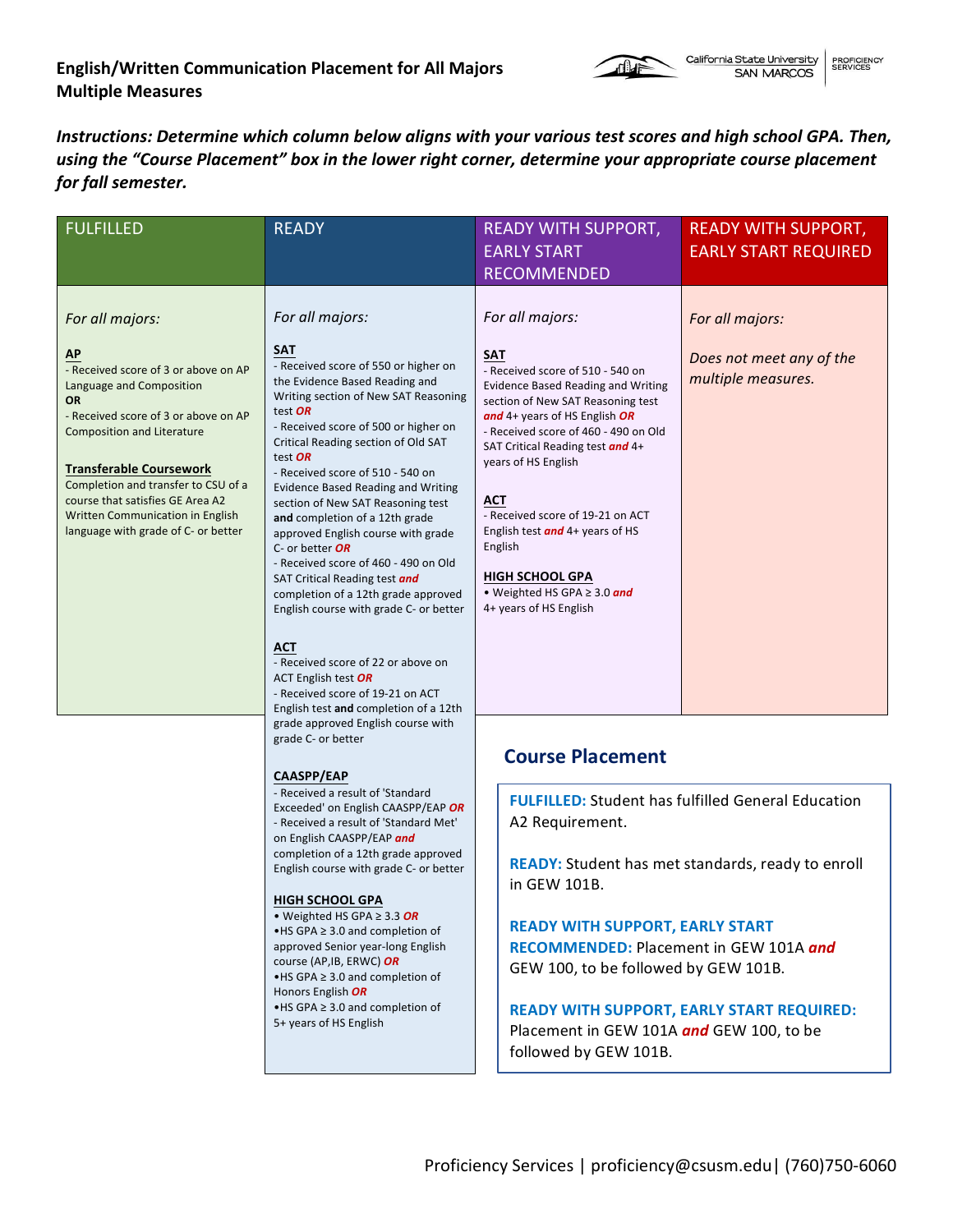## **Mathematics Placement for Algebra Intensive Majors Multiple Measures**



Instructions: This worksheet is for students majoring in algebra-intensive majors only. If your major is NOT listed in the lower left box, please use the worksheet titled "Mathematics Placement for Non-Algebra Intensive Majors."

*If* your major is listed in the lower left box, determine which column below aligns with your various test scores and high school GPA. Then, using the "Course Placement" box in the lower right corner, determine your appropriate course placement for fall

| semester.                                                                                                                                                                                                                                                                                                                                                                                                               |                                                                                                                                                                                                                                                                                                                                                                                                                                                                                                                                                                                                                                                               |                                                                                                                                                                                                                                                                                                                                                                                                                                                                                                       |                                                                   |  |  |
|-------------------------------------------------------------------------------------------------------------------------------------------------------------------------------------------------------------------------------------------------------------------------------------------------------------------------------------------------------------------------------------------------------------------------|---------------------------------------------------------------------------------------------------------------------------------------------------------------------------------------------------------------------------------------------------------------------------------------------------------------------------------------------------------------------------------------------------------------------------------------------------------------------------------------------------------------------------------------------------------------------------------------------------------------------------------------------------------------|-------------------------------------------------------------------------------------------------------------------------------------------------------------------------------------------------------------------------------------------------------------------------------------------------------------------------------------------------------------------------------------------------------------------------------------------------------------------------------------------------------|-------------------------------------------------------------------|--|--|
| <b>FULFILLED</b>                                                                                                                                                                                                                                                                                                                                                                                                        | <b>READY</b>                                                                                                                                                                                                                                                                                                                                                                                                                                                                                                                                                                                                                                                  | <b>READY WITH SUPPORT,</b><br><b>EARLY START</b><br><b>RECOMMENDED</b>                                                                                                                                                                                                                                                                                                                                                                                                                                | <b>READY WITH SUPPORT,</b><br><b>EARLY START REQUIRED</b>         |  |  |
|                                                                                                                                                                                                                                                                                                                                                                                                                         |                                                                                                                                                                                                                                                                                                                                                                                                                                                                                                                                                                                                                                                               |                                                                                                                                                                                                                                                                                                                                                                                                                                                                                                       |                                                                   |  |  |
| For all majors:<br>AP/IB/CLEP<br>Received score of 3 or above on:<br>- AP Calculus AB OR<br>- AP Calculus BC OR<br>- AP Statistics <b>OR</b><br>- Received score of 4 or above on IB<br>Mathematics Higher Level (HL) OR<br>- Received score of 50 or above on:<br>- CLEP Calculus OR<br>- CLEP College Algebra OR<br>- CLEP College Algebra-Trigonometry<br><b>OR</b><br>- CLEP Pre-Calculus OR<br>- CLEP Trigonometry | For all ALGEBRA INTENSIVE<br>majors:<br>SAT<br>- Received score of 570 or higher on<br>New SAT Mathematics test OR<br>- Received score of 550 or higher on Old<br>SAT Mathematics test OR<br>- Received score of 550 or above on SAT<br>Subject Test in Mathematics Level 1 or<br>SAT Subject Test in Mathematics Level 2<br><b>OR</b><br>- Received score of 520 - 560 on New<br>SAT Mathematics test and completion<br>of a 12th grade Mathematics course<br>beyond Algebra 2 with grade of C- or<br>better<br><b>OR</b><br>- Received score of 490 - 540 on Old SAT<br>Mathematics test <i>and</i> completion of a<br>12th grade Mathematics course beyond | For all ALGEBRA INTENSIVE<br>majors:<br><b>HIGH SCHOOL GPA</b><br>• Weighted HS Mathematics<br>$GPA \geq 3.3$                                                                                                                                                                                                                                                                                                                                                                                         | For all majors:<br>Does not meet any of the<br>multiple measures. |  |  |
| <b>Transferable Coursework</b><br>Completion and transfer to CSU of a<br>course that satisfies GE Area B4<br>Mathematics/ Quantitative Reasoning<br>with grade of C- or better                                                                                                                                                                                                                                          | Algebra 2 with grade of C- or better<br><b>ACT</b><br>-Received score of 23 or above on ACT<br>Mathematics test OR<br>- Received score of 20 - 22 on ACT<br>Mathematics test <i>and</i> completion of a<br>12th grade Mathematics course beyond                                                                                                                                                                                                                                                                                                                                                                                                               |                                                                                                                                                                                                                                                                                                                                                                                                                                                                                                       |                                                                   |  |  |
| Algebra Intensive                                                                                                                                                                                                                                                                                                                                                                                                       | Algebra 2 with grade of C- or better                                                                                                                                                                                                                                                                                                                                                                                                                                                                                                                                                                                                                          |                                                                                                                                                                                                                                                                                                                                                                                                                                                                                                       |                                                                   |  |  |
| Majors:                                                                                                                                                                                                                                                                                                                                                                                                                 | CAASPP/EAP                                                                                                                                                                                                                                                                                                                                                                                                                                                                                                                                                                                                                                                    | <b>Course Placement</b>                                                                                                                                                                                                                                                                                                                                                                                                                                                                               |                                                                   |  |  |
| <b>Applied Physics</b><br>$\bullet$<br><b>Biological Sciences</b><br>$\bullet$<br>Biochemistry<br>Biotechnology<br><b>Business</b><br>$\bullet$<br>Administration<br>Chemistry<br>$\bullet$<br><b>Computer Science</b><br>$\bullet$<br>Economics<br>$\bullet$<br>Kinesiology - Option<br>$\bullet$<br>in Movement<br>Science                                                                                            | - Received a result of 'Standard<br>Exceeded' on Mathematics CAASPP/EAP<br><b>OR</b><br>- Received a result of 'Standard Met' on<br>Mathematics CAASPP/EAP and<br>completion of a 12th grade<br>Mathematics course beyond Algebra 2<br>with grade of C- or better<br><b>HIGH SCHOOL GPA</b><br>• Weighted HS Mathematics GPA ≥ 3.5<br>and completion of Senior year<br>Mathematics course OR<br>• Weighted HS Mathematics GPA $\geq 3.5$<br>and 5+ years of Mathematics or<br>Quantitative Reasoning OR<br>• Weighted HS GPA $\geq 3.7$                                                                                                                       | <b>FULFILLED:</b> Student has fulfilled General Education<br>B4 Requirement and is permitted to enroll in the<br>next level of Mathematics as appropriate for major.<br>READY: Student has met standards, ready to enroll<br>in a B4 level Mathematics course appropriate for the<br>major.<br><b>READY WITH SUPPORT, EARLY START</b><br><b>RECOMMENDED: Placement in MATH 105 and</b><br><b>MATH 005.</b><br><b>READY WITH SUPPORT, EARLY START REQUIRED:</b><br>Placement in MATH 101 and MATH 001. |                                                                   |  |  |
| Mathematics                                                                                                                                                                                                                                                                                                                                                                                                             |                                                                                                                                                                                                                                                                                                                                                                                                                                                                                                                                                                                                                                                               |                                                                                                                                                                                                                                                                                                                                                                                                                                                                                                       |                                                                   |  |  |